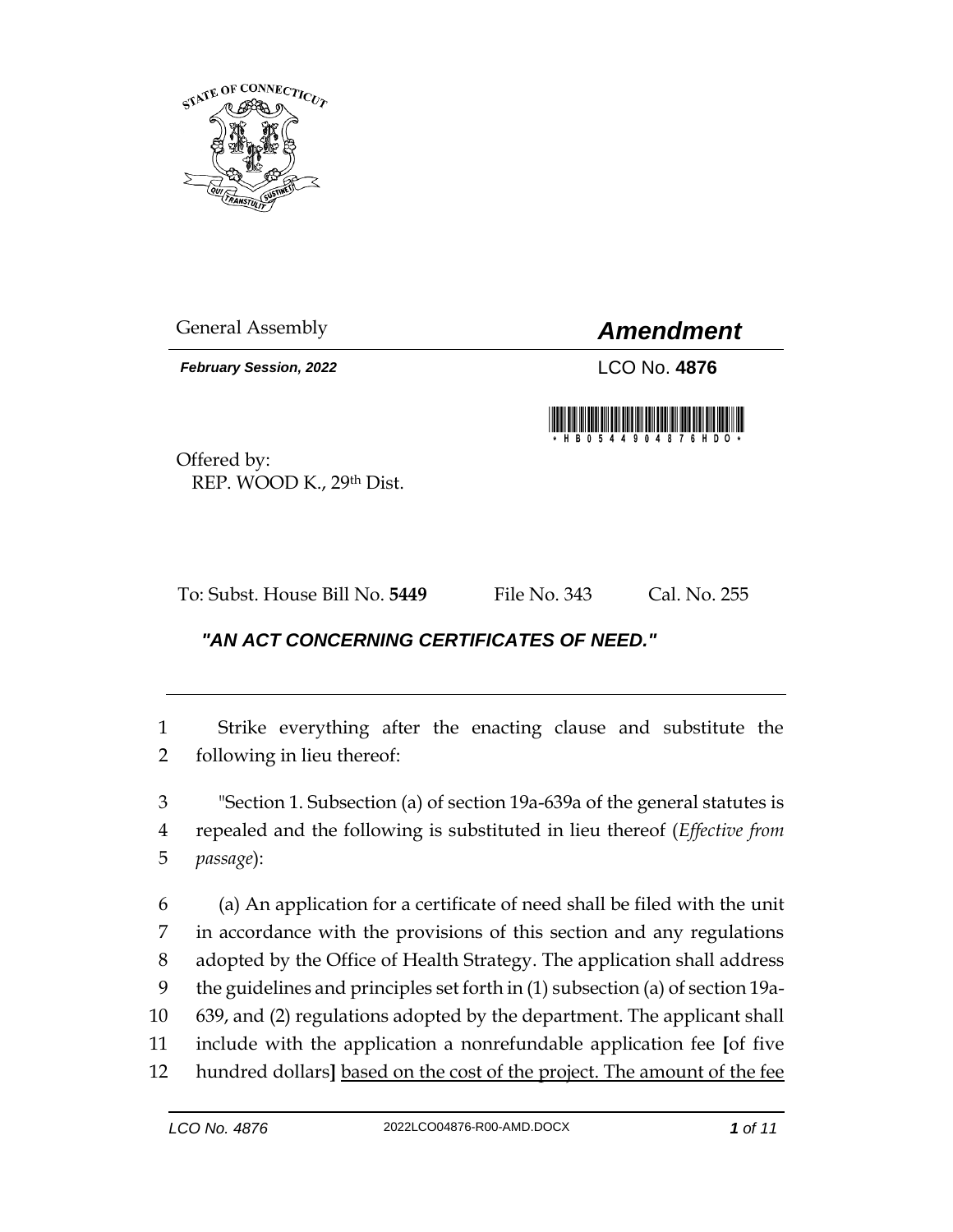shall be as follows: (A) One thousand five hundred dollars for a project that will cost not greater than fifty thousand dollars; (B) two thousand 15 five hundred dollars for a project that will cost greater than fifty thousand dollars but not greater than one hundred thousand dollars; 17 (C) five thousand dollars for a project that will cost greater than one 18 hundred thousand dollars but not greater than five hundred thousand 19 dollars; (D) ten thousand dollars for a project that will cost greater than 20 five hundred thousand dollars but not greater than one million dollars; 21 (E) fifteen thousand dollars for a project that will cost greater than one 22 million dollars but not greater than five million dollars; (F) twenty 23 thousand dollars for a project that will cost greater than five million dollars but not greater than ten million dollars; and (G) twenty-five 25 thousand dollars for a project that will cost greater than ten million dollars. Sec. 2. Section 19a-630 of the general statutes is repealed and the following is substituted in lieu thereof (*Effective from passage*): As used in this chapter, unless the context otherwise requires: (1) "Affiliate" means a person, entity or organization controlling, controlled by or under common control with another person, entity or organization. Affiliate does not include a medical foundation organized under chapter 594b. (2) "Applicant" means any person or health care facility that applies 35 for a certificate of need pursuant to section 19a-639a, as amended by this act. (3) "Bed capacity" means the total number of inpatient beds in a facility licensed by the Department of Public Health under sections 19a- 490 to 19a-503, inclusive. (4) "Capital expenditure" means an expenditure that under generally accepted accounting principles consistently applied is not properly chargeable as an expense of operation or maintenance and includes

acquisition by purchase, transfer, lease or comparable arrangement, or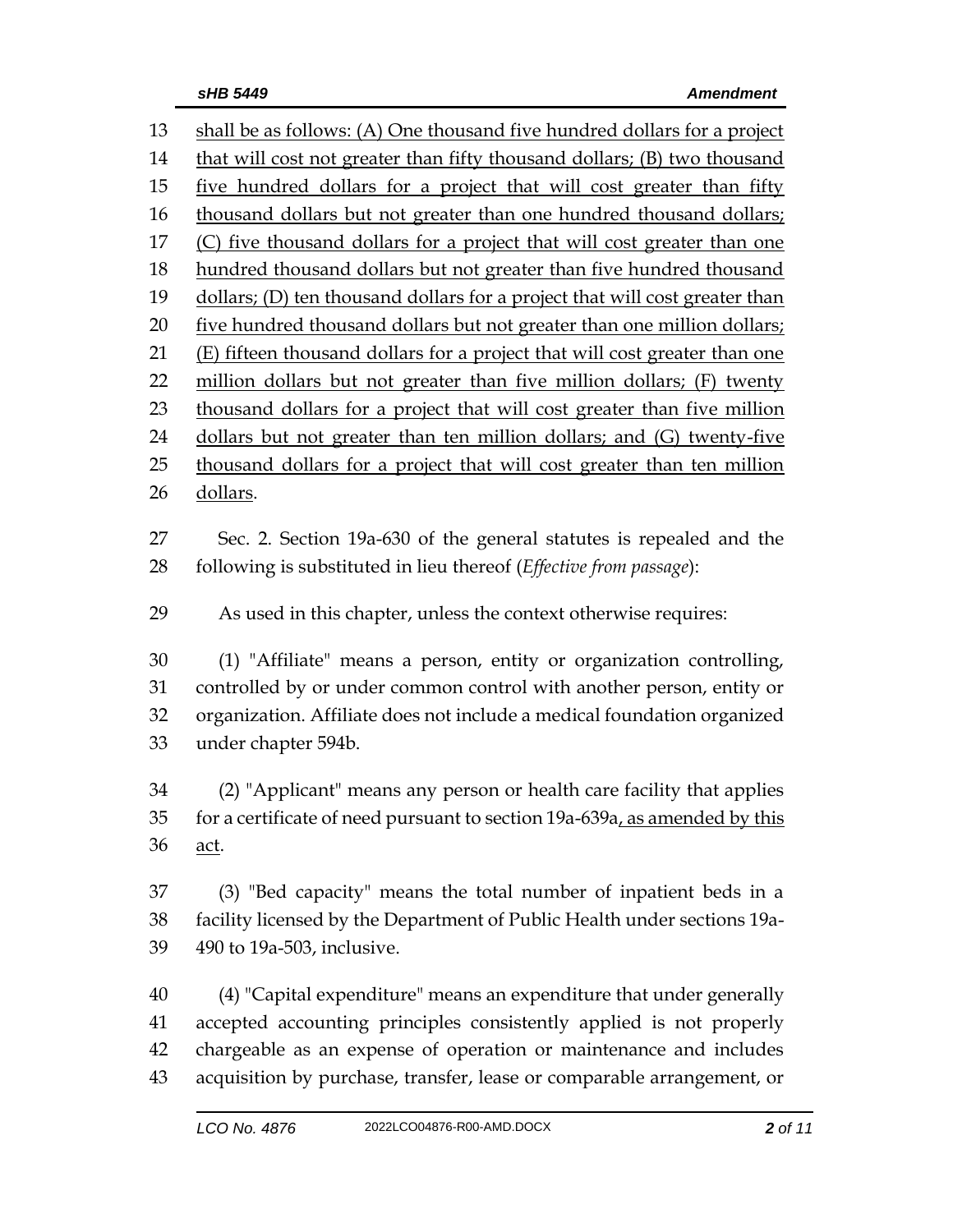through donation, if the expenditure would have been considered a capital expenditure had the acquisition been by purchase. (5) "Certificate of need" means a certificate issued by the unit. (6) "Days" means calendar days. (7) "Executive director" means the executive director of the Office of Health Strategy. (8) "Free clinic" means a private, nonprofit community-based organization that provides medical, dental, pharmaceutical or mental health services at reduced cost or no cost to low-income, uninsured and underinsured individuals.

 (9) "Large group practice" means eight or more full-time equivalent physicians, legally organized in a partnership, professional corporation, limited liability company formed to render professional services, medical foundation, not-for-profit corporation, faculty practice plan or other similar entity (A) in which each physician who is a member of the group provides substantially the full range of services that the physician routinely provides, including, but not limited to, medical care, consultation, diagnosis or treatment, through the joint use of shared office space, facilities, equipment or personnel; (B) for which substantially all of the services of the physicians who are members of the group are provided through the group and are billed in the name of the group practice and amounts so received are treated as receipts of the group; or (C) in which the overhead expenses of, and the income from, the group are distributed in accordance with methods previously determined by members of the group. An entity that otherwise meets the definition of group practice under this section shall be considered a group practice although its shareholders, partners or owners of the group practice include single-physician professional corporations, limited liability companies formed to render professional services or other entities in which beneficial owners are individual physicians.

(10) "Health care facility" means (A) hospitals licensed by the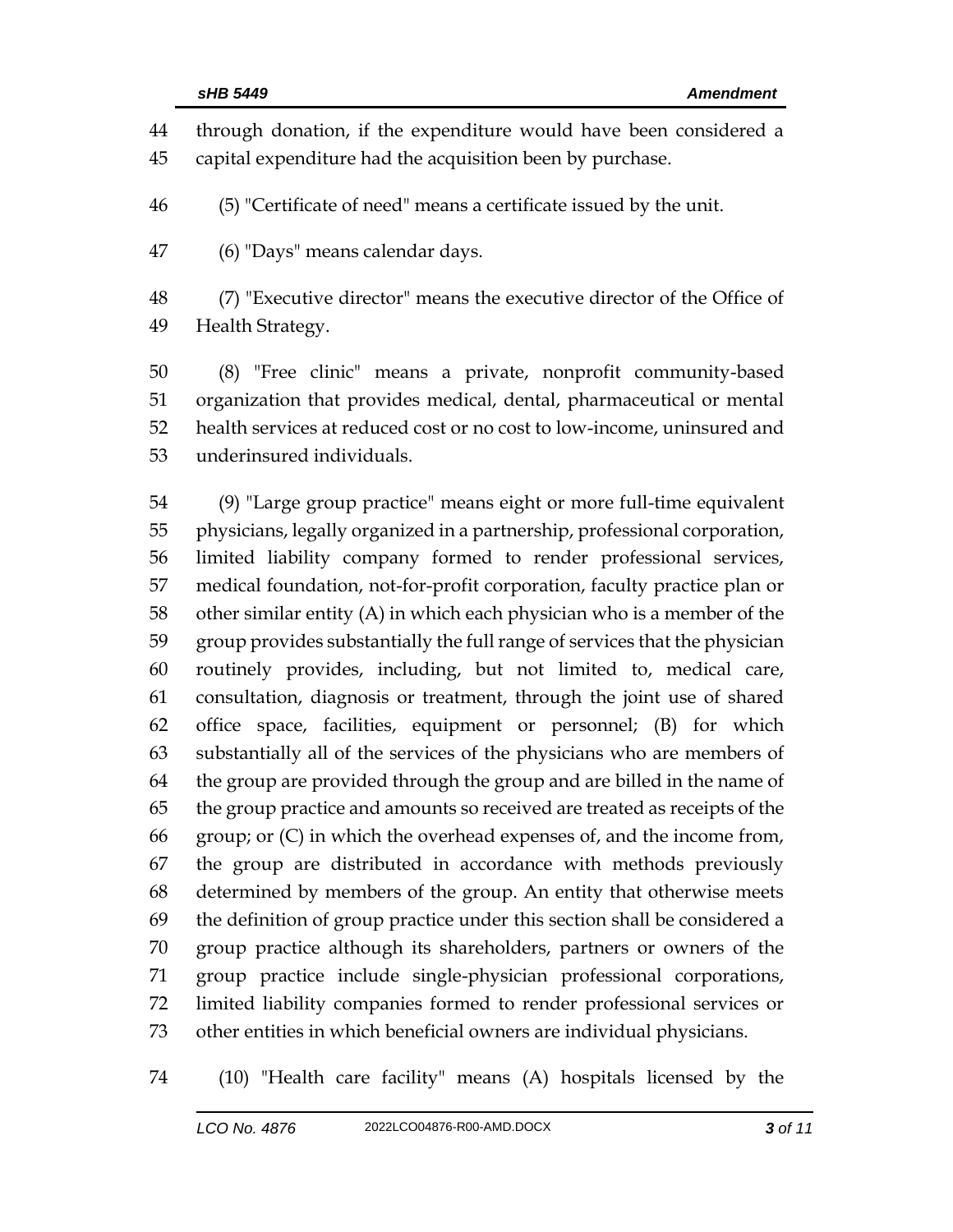Department of Public Health under chapter 368v; (B) specialty hospitals; (C) freestanding emergency departments; (D) outpatient surgical facilities, as defined in section 19a-493b and licensed under chapter 368v; (E) a hospital or other facility or institution operated by the state that provides services that are eligible for reimbursement under Title XVIII or XIX of the federal Social Security Act, 42 USC 301, as amended; (F) a central service facility; (G) mental health facilities; (H) substance abuse treatment facilities; and (I) any other facility requiring certificate of need review pursuant to subsection (a) of section 19a-638. "Health care facility" includes any parent company, subsidiary, affiliate or joint venture, or any combination thereof, of any such facility.

 (11) "Nonhospital based" means located at a site other than the main campus of the hospital.

(12) "Office" means the Office of Health Strategy.

 (13) "Person" means any individual, partnership, corporation, limited liability company, association, governmental subdivision, agency or public or private organization of any character, but does not include the agency conducting the proceeding.

94 (15) "Reduction" means any modification to a health care service by a hospital or hospital system that, independently or in conjunction with another modification or change, results in a fifty per cent or greater decrease in the availability of such health care service offered by such hospital or hospital system, or reduces the service area covered by such hospital or hospital system.

 (16) "Termination of services" means the cessation of any services for a period greater than one hundred eighty days.

 **[**(15)**]** (17) "Transfer of ownership" means a transfer that impacts or changes the governance or controlling body of a health care facility, institution or large group practice, including, but not limited to, all

(14) "Physician" has the same meaning as provided in section 20-13a.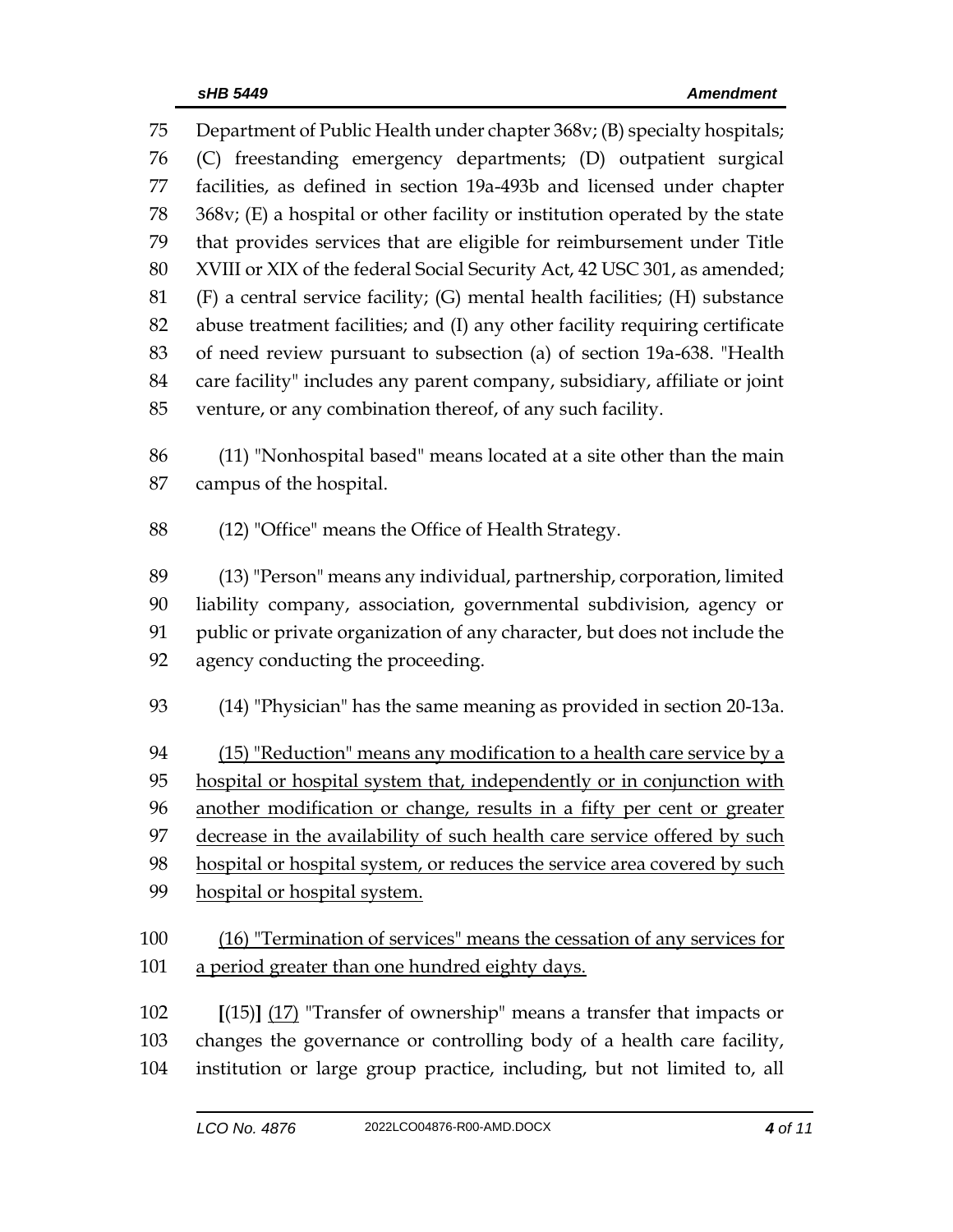affiliations, mergers or any sale or transfer of net assets of a health care facility.

**[**(16)**]** (18) "Unit" means the Health Systems Planning Unit.

 Sec. 3. Subsection (a) of section 19a-486c of the general statutes is repealed and the following is substituted in lieu thereof (*Effective October 1, 2022*):

 (a) The Attorney General shall deny an application as not in the public interest if the Attorney General determines that one or more of the following conditions exist: (1) The transaction is prohibited by Connecticut statutory or common law governing nonprofit entities, trusts or charities; (2) the nonprofit hospital failed to exercise due diligence in (A) deciding to transfer, (B) selecting the purchaser, (C) obtaining a fairness evaluation from an independent person expert in such agreements, or (D) negotiating the terms and conditions of the transfer; (3) the nonprofit hospital failed to disclose any conflict of interest, including, but not limited to, conflicts of interest pertaining to board members, officers, key employees and experts of the hospital, the purchaser or any other party to the transaction; (4) the nonprofit hospital will not receive fair market value for its assets, which, for purposes of this subsection, means the most likely price that the assets would bring in a sale in a competitive and open market under all conditions requisite to a fair sale, with the buyer and seller each acting prudently, knowledgeably and in their own best interest, and with a reasonable time being allowed for exposure in the open market; (5) the fair market value of the assets has been manipulated by any person in a manner that causes the value of the assets to decrease; (6) the financing of the transaction by the nonprofit hospital will place the nonprofit hospital's assets at an unreasonable risk; (7) any management contract contemplated under the transaction is not for reasonable fair value; (8) a sum equal to the fair market value of the nonprofit hospital's assets (A) is not being transferred to one or more persons to be selected by the superior court for the judicial district where the nonprofit hospital is located who are not affiliated through corporate structure, governance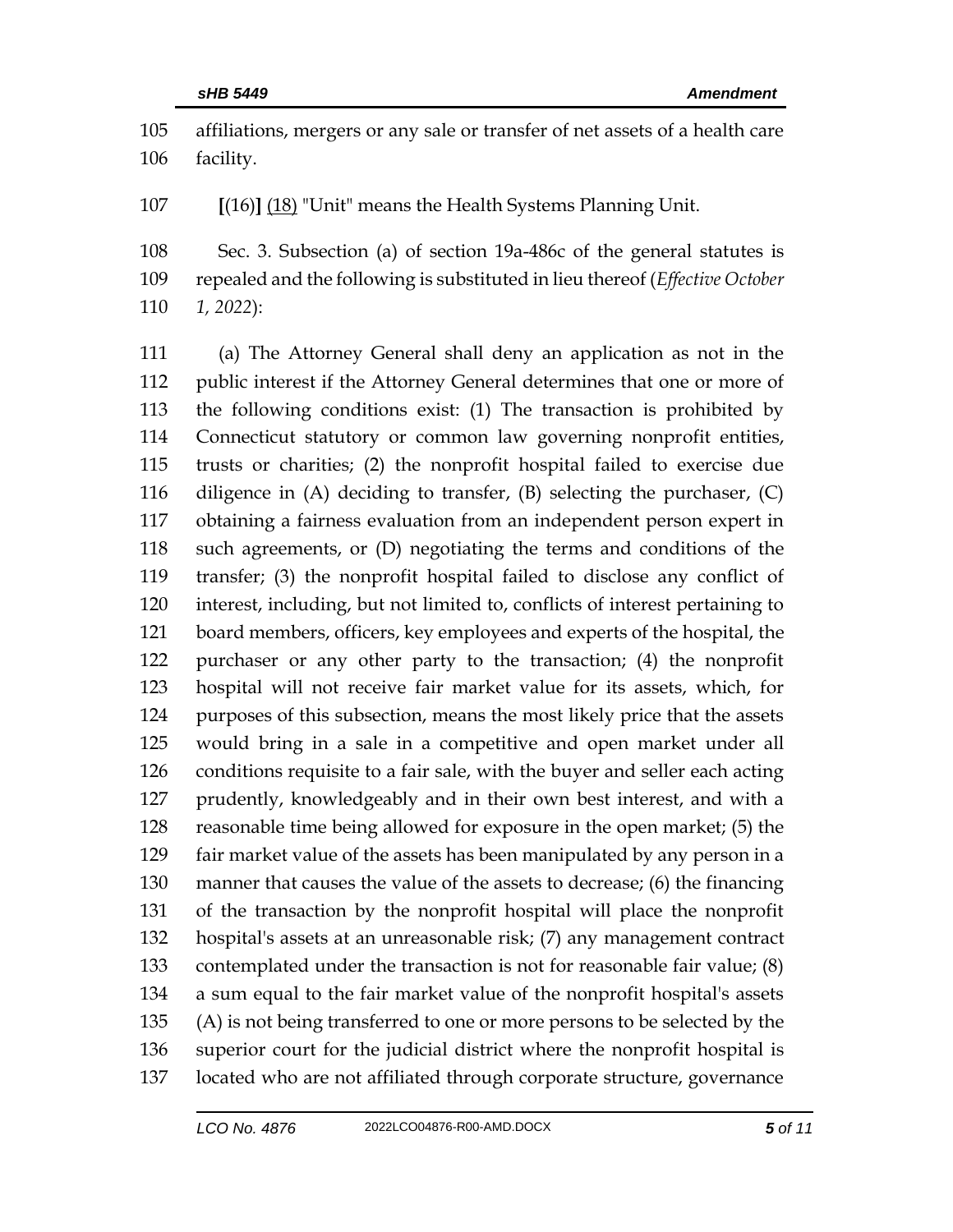or membership with either the nonprofit hospital or the purchaser, unless the nonprofit hospital continues to operate on a nonprofit basis after the transaction and such sum is transferred to the nonprofit hospital to provide health care services, and (B) is not being used for one of the following purposes: (i) For appropriate charitable health care purposes consistent with the nonprofit hospital's original purpose, (ii) for the support and promotion of health care generally in the affected community, or (iii) with respect to any assets held by the nonprofit hospital that are subject to a use restriction imposed by a donor, for a purpose consistent with the intent of said donor; **[**or**]** (9) the nonprofit hospital or the purchaser has failed to provide the Attorney General with information and data sufficient to evaluate the proposed agreement adequately, provided the Attorney General has notified the nonprofit hospital or the purchaser of the inadequacy of the information or data and has provided a reasonable opportunity to remedy such inadequacy; or (10) the purchaser has not provided evidence of sufficient representation from the community on the hospital's governing board, provided the Attorney General has notified the purchaser of the failure to provide such evidence and provided a reasonable opportunity to remedy such failure. For the purposes of this section, "sufficient representation from the community" means members of the hospital's community, as defined by the nonprofit hospital's most recent community health needs assessment conducted 161 pursuant to Section  $501(r)$  of the Internal Revenue Code of 1986, or any subsequent corresponding internal revenue code of the United States, as amended from time to time, who are charged with representing community interests and are not otherwise compensated, employed or affiliated with the hospital, comprise at least fifty-one per cent of the voting members of the governing board of such hospital.

 Sec. 4. Subsection (a) of section 19a-653 of the general statutes is repealed and the following is substituted in lieu thereof (*Effective from passage*):

 (a) Any person or health care facility or institution that is required to file a certificate of need for any of the activities described in section 19a-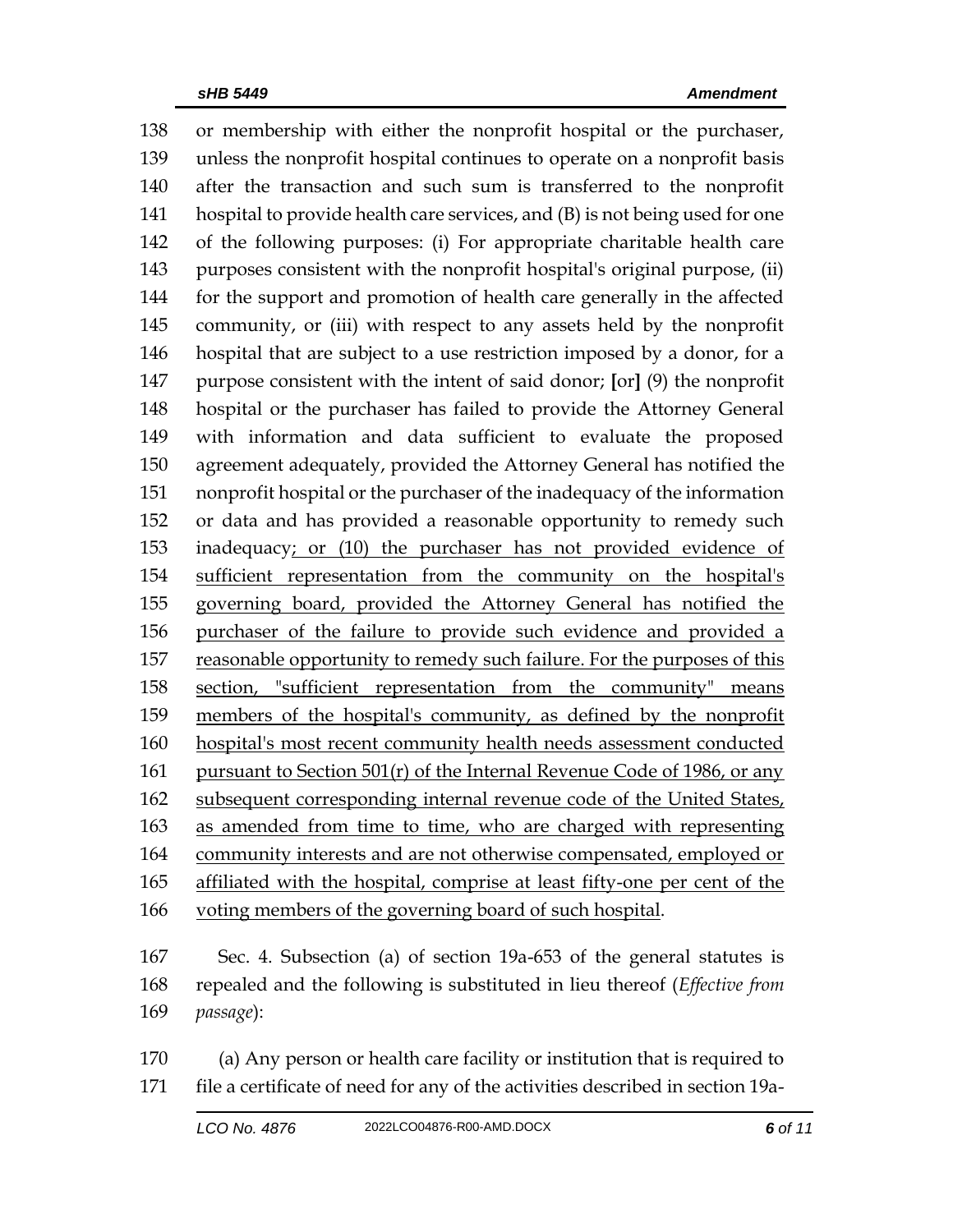638, and any person or health care facility or institution that is required to file data or information under any public or special act or under this chapter or sections 19a-486 to 19a-486h, inclusive, or any regulation adopted or order issued under this chapter or said sections, which **[**wilfully**]** fails to seek certificate of need approval for any of the activities described in section 19a-638 or to so file within prescribed time periods, shall be subject to a civil penalty of up to one thousand dollars a day for each day such person or health care facility or institution conducts any of the described activities without certificate of need approval as required by section 19a-638 or for each day such information is missing, incomplete or inaccurate. Any civil penalty authorized by this section shall be imposed by the Office of Health Strategy in accordance with subsections (b) to (e), inclusive, of this section.

 Sec. 5. Section 19a-633 of the general statutes is repealed and the following is substituted in lieu thereof (*Effective from passage*):

188 (a) The executive director, or any agent authorized by such executive director to conduct any inquiry, investigation or hearing under the provisions of this chapter, shall have power to administer oaths and take testimony under oath relative to the matter of inquiry or investigation. At any hearing ordered by the unit, the executive director or such agent having authority by law to issue such process may subpoena witnesses and require the production of records, papers and documents pertinent to such inquiry. If any person disobeys such process or, having appeared in obedience thereto, refuses to answer any pertinent question put to such person by the executive director or such executive director's authorized agent or to produce any records and papers pursuant thereto, the executive director or such executive director's agent may apply to the superior court for the judicial district of Hartford or for the 201 judicial district wherein the person resides or wherein the business has been conducted, or to any judge of said court if the same is not in session, setting forth such disobedience to process or refusal to answer, and said court or such judge shall cite such person to appear before said court or such judge to answer such question or to produce such records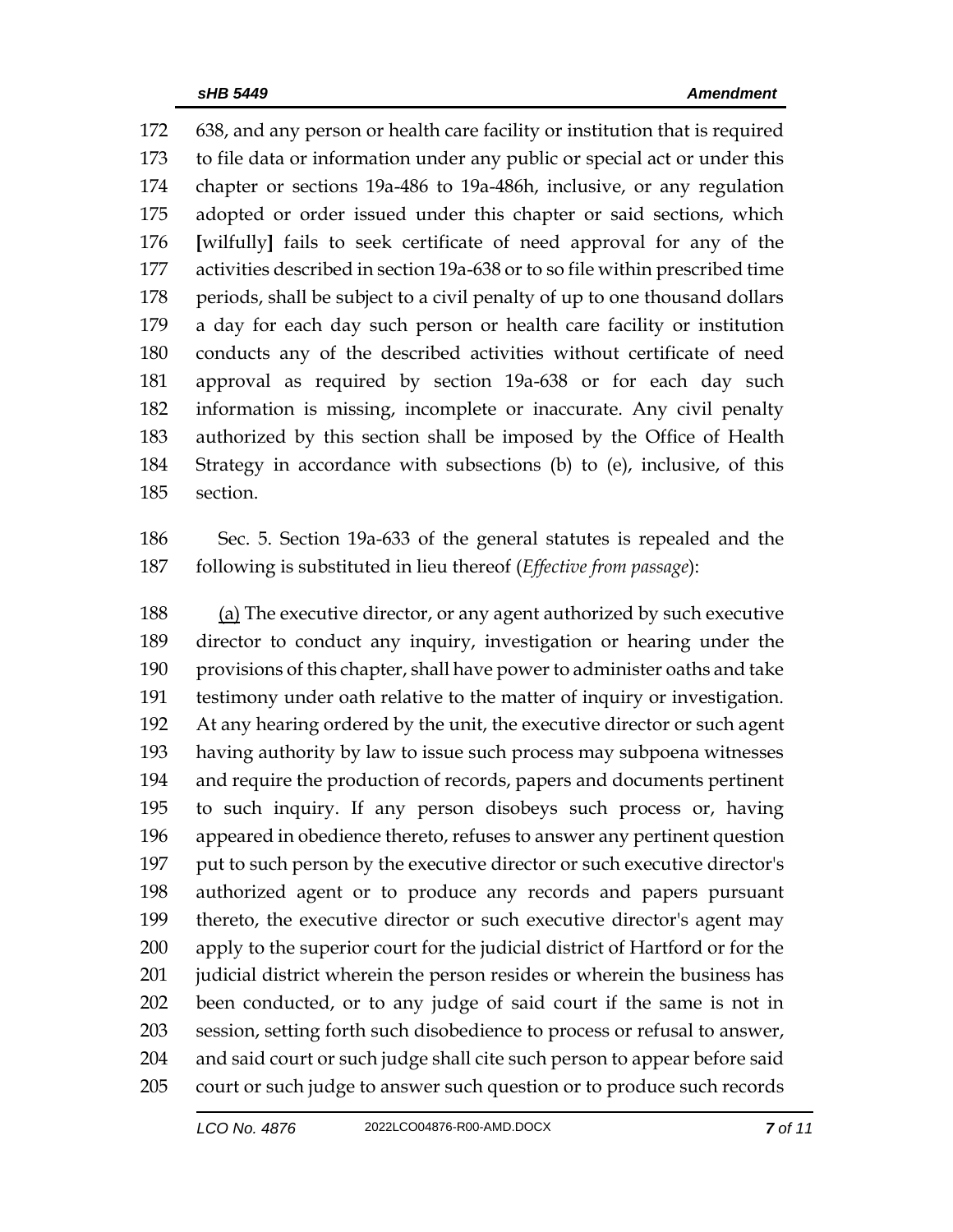and papers.

| 207 | (b) If the executive director or such agent determines that any person,       |
|-----|-------------------------------------------------------------------------------|
| 208 | health care facility or institution has violated, is violating or is about to |
| 209 | violate any provision of this chapter, or any regulation or order of the      |
| 210 | unit, the executive director or such agent may issue a cease and desist       |
| 211 | order requiring the immediate cessation of the activity. The Office of        |
| 212 | Health Strategy shall provide such person, health care facility or            |
| 213 | institution an opportunity for a hearing regarding the issuance of such       |
| 214 | cease and desist order, in accordance with subsections (c) and (d) of this    |
| 215 | section. A cease and desist order issued pursuant to this subsection shall    |
| 216 | be binding upon all persons, health care facilities or institutions against   |
| 217 | whom it is issued, any agent of such person, facility or institution and      |
| 218 | any independent contractors engaged by any such person, facility or           |
| 219 | institution. Any recipient of such order shall immediately comply with        |
| 220 | it upon receipt.                                                              |
|     |                                                                               |
| 221 | (c) If the executive director or such agent issues a cease and desist         |
| 222 | order pursuant to subsection (b) of this section, such executive director     |
| 223 | or agent shall notify the person, health care facility or institution against |
| 224 | whom such order is issued by first-class mail or personal service. The        |
| 225 | notice shall include: (1) A reference to the sections of the general          |
| 226 | statutes, regulations of Connecticut state agencies or orders involved;       |
| 227 | (2) a short and plain language statement of the matters asserted or           |
| 228 | charged; (3) a description of the activity to cease; (4) a statement          |
| 229 | concerning the right to a hearing of such person, health care facility or     |
| 230 | institution; and (5) a statement that such person, health care facility or    |
| 231 | institution may, not later than ten business days after receipt of such       |
| 232 | notice, make a request for a hearing on the matters asserted, to be sent      |
| 233 | to the executive director or such agent.                                      |
|     |                                                                               |
| 234 | (d) The person, health care facility or institution to whom such notice       |
| 235 | is provided pursuant to subsection (c) of this section may, not later than    |
| 236 | ten business days after receipt of the notice, make written application to    |
| 237 | the Office of Health Strategy to request a hearing to show such violation     |

238 has not occurred, a certificate of need was not required, or each required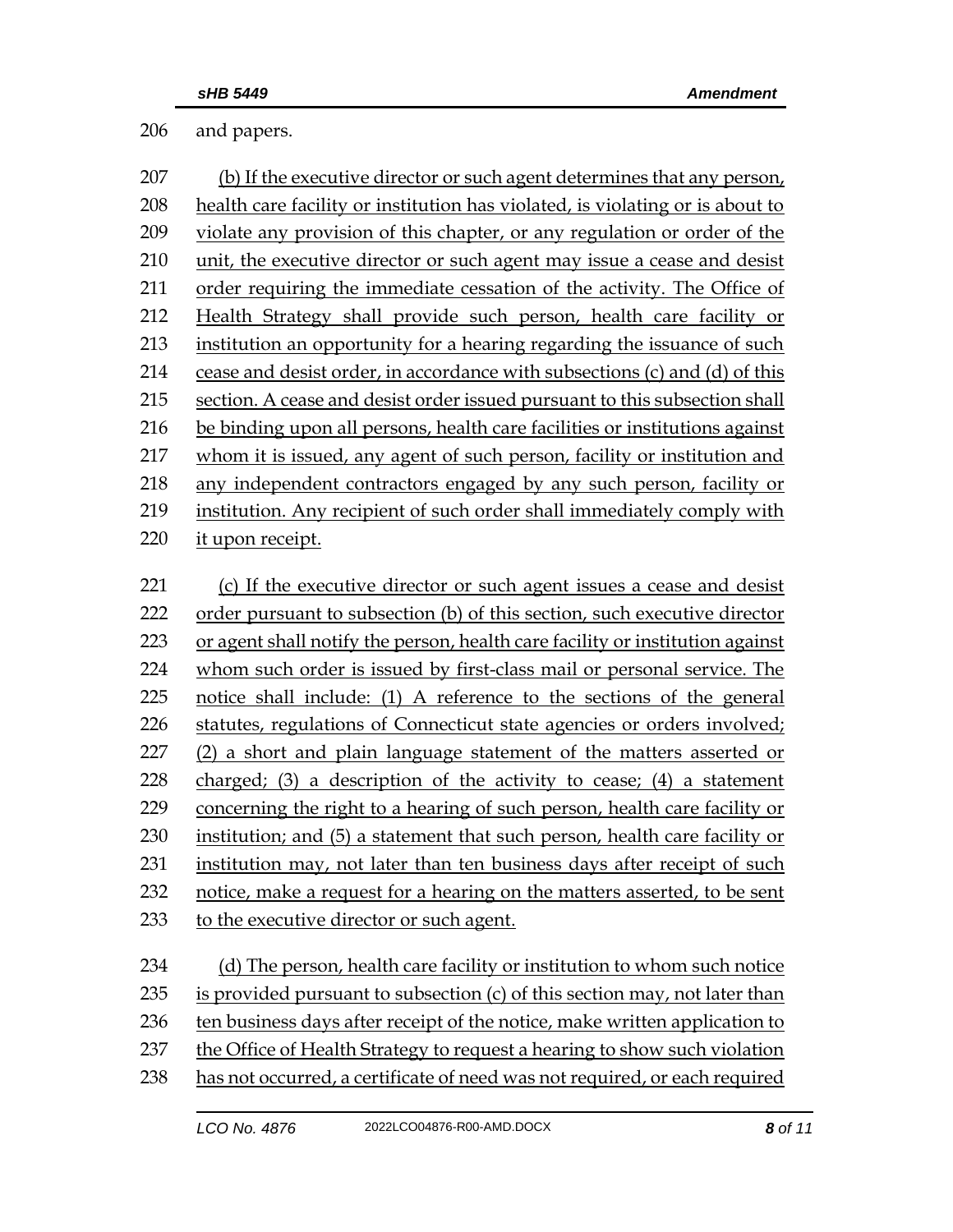| 239 | certificate of need was obtained. A failure to make a timely request for        |
|-----|---------------------------------------------------------------------------------|
| 240 | a hearing shall result in such cease and desist order becoming final. Each      |
| 241 | hearing held under this subsection shall be conducted pursuant to               |
| 242 | sections 4-176e to 4-184, inclusive. After a hearing, the office may            |
| 243 | mitigate or waive a cease and desist order issued pursuant to this              |
| 244 | subsection upon such terms and conditions as, in the office's discretion,       |
| 245 | it deems proper or necessary upon consideration of any extenuating              |
| 246 | factors or circumstances.                                                       |
|     |                                                                                 |
| 247 | (e) Following a hearing before the Office of Health Strategy pursuant           |
| 248 | to subsection (d) of this section, a final cease and desist order of the office |
| 249 | shall be subject to appeal in accordance with section 4-183, except that        |
| 250 | any such appeal shall be taken to the superior court for the judicial           |
| 251 | district of New Britain. Such final order shall not be subject to appeal        |
| 252 | under any other provision of the general statutes. No challenge to any          |
| 253 | such final order shall be allowed as to any issue that could have been          |
| 254 | raised by an appeal of an earlier order, denial or other final decision by      |
| 255 | the office.                                                                     |
|     |                                                                                 |

256 (f) Any cease and desist order issued under this section may be 257 enforced by the Attorney General pursuant to section 19a-642, as 258 amended by this act.

 Sec. 6. (NEW) (*Effective from passage*) On and after January 1, 2023, the Office of Health Strategy shall post on its Internet web site an informational chart summarizing the history of regulation in the state of capital expenditures by health care providers, which relate to the construction and renovation of buildings, for the period of 1990 to 2010, inclusive. For the purposes of this section, "capital expenditures" has the same meaning as provided in section 19a-630 of the general statutes, as amended by this act.

 Sec. 7. Section 4-5 of the 2022 supplement to the general statutes, as amended by section 6 of public act 17-237, section 279 of public act 17-2 of the June special session, section 20 of public act 18-182, section 283 of public act 19-117 and section 254 of public act 21-2 of the June special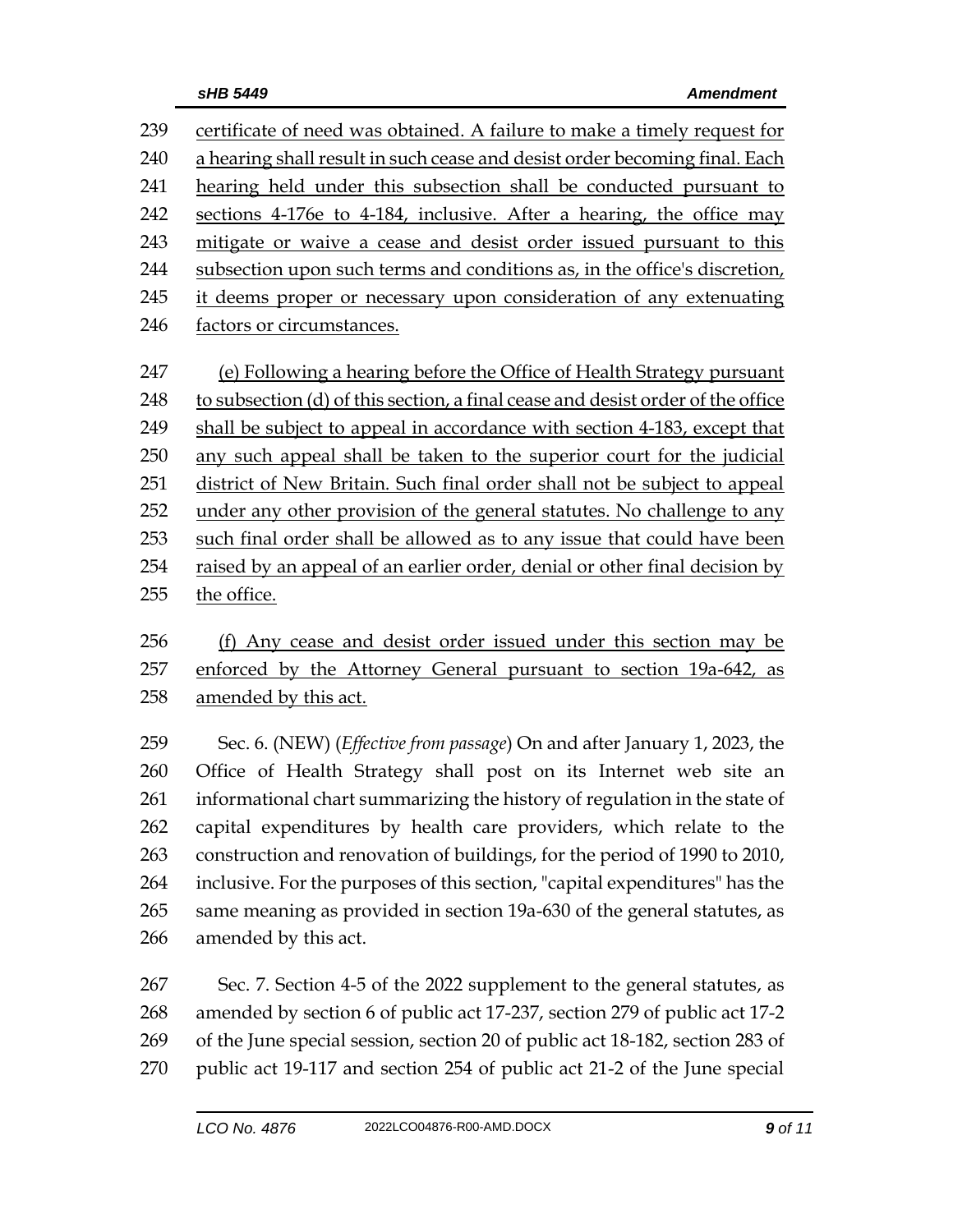session, is repealed and the following is substituted in lieu thereof (*Effective July 1, 2022*):

 As used in sections 4-6, 4-7 and 4-8, the term "department head" means Secretary of the Office of Policy and Management, Commissioner of Administrative Services, Commissioner of Revenue Services, Banking Commissioner, Commissioner of Children and Families, Commissioner of Consumer Protection, Commissioner of Correction, Commissioner of Economic and Community Development, State Board of Education, Commissioner of Emergency Services and Public Protection, Commissioner of Energy and Environmental Protection, Commissioner of Agriculture, Commissioner of Public Health, Insurance Commissioner, Labor Commissioner, Commissioner of Mental Health and Addiction Services, Commissioner of Social Services, Commissioner of Developmental Services, Commissioner of Motor Vehicles, Commissioner of Transportation, Commissioner of Veterans Affairs, Commissioner of Housing, Commissioner of Rehabilitation Services, the Commissioner of Early Childhood, the executive director 288 of the Office of Health Strategy, the executive director of the Office of Military Affairs, the executive director of the Technical Education and Career System and the Chief Workforce Officer. As used in sections 4-6 and 4-7, "department head" also means the Commissioner of Education.

 Sec. 8. Section 19a-642 of the general statutes is repealed and the following is substituted in lieu thereof (*Effective from passage*):

 The Superior Court on application of the **[**unit**]** Office or the Attorney General, may enforce, by appropriate decree or process, any provision of this chapter or any act or any order of the unit rendered in pursuance of any statutory provision."

This act shall take effect as follows and shall amend the following sections:

| Section 1     | <i>from passage</i> | $19a-639a(a)$ |
|---------------|---------------------|---------------|
| Sec. $\angle$ | <i>from passage</i> | 19a-630       |
| Sec. 3        | October 1, 2022     | $19a-486c(a)$ |